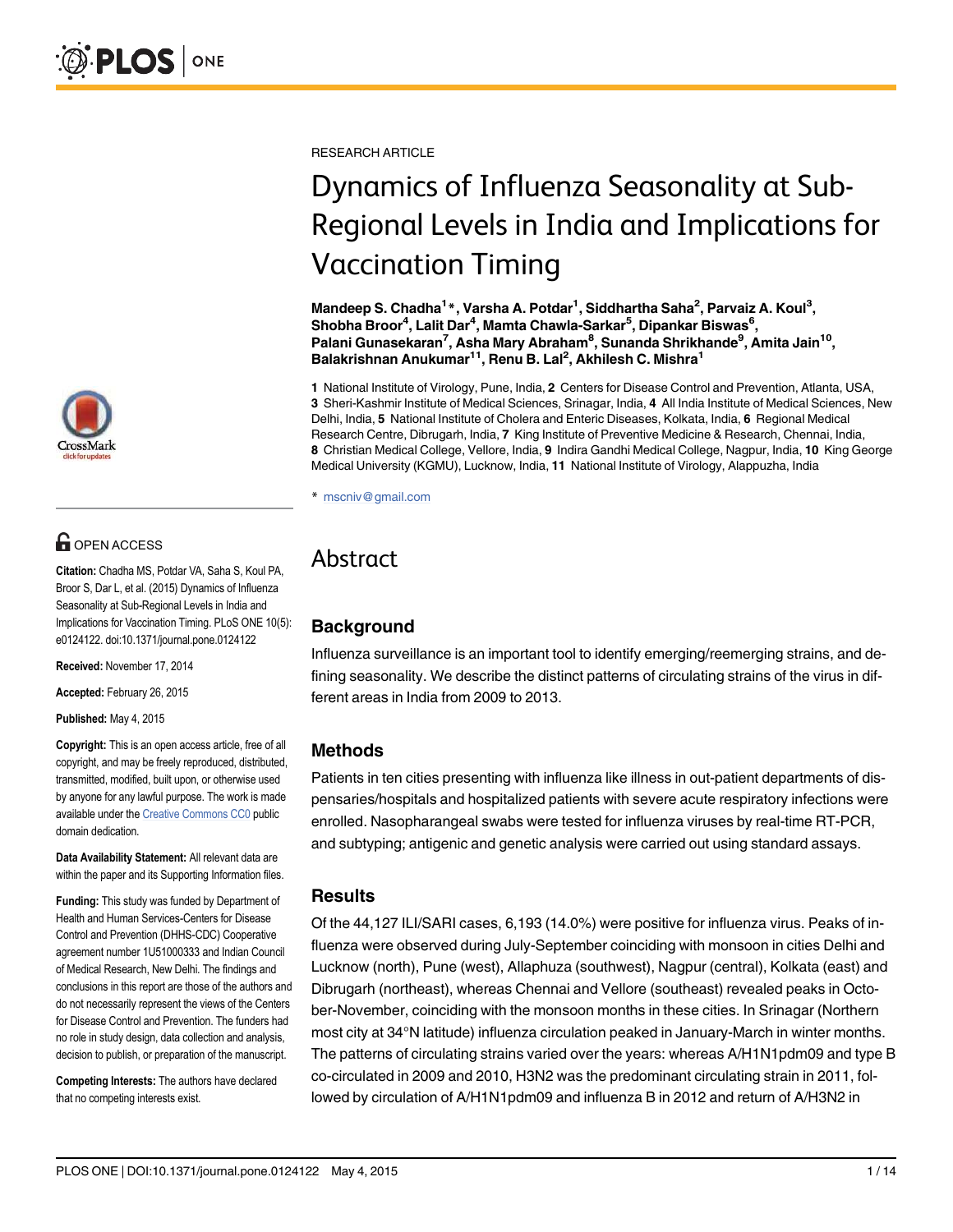2013. Antigenic analysis revealed that most circulating viruses were close to vaccine selected viral strains.

#### **Conclusions**

Our data shows that India, though physically located in northern hemisphere, has distinct seasonality that might be related to latitude and environmental factors. While cities with temperate seasonality will benefit from vaccination in September-October, cities with peaks in the monsoon season in July-September will benefit from vaccination in April-May. Continued surveillance is critical to understand regional differences in influenza seasonality at regional and sub-regional level, especially in countries with large latitude span.

## **Background**

Effective influenza surveillance systems are essential to understand the epidemiology and seasonality of influenza and for optimizing influenza control strategies. Influenza occurs in distinct outbreaks of varying extent every year.[1,2] This epidemiologic pattern depends upon multiple factors, including transmissibility of the virus and the susceptibility of the population. [3,4] In temperate regions of the Northern and Southern Hemispheres (NH and SH), influenza peaks during respective winter months, whereas the pattern of influenza varies in tropical and subtropical regions.  $[5-8]$  The seasonal fluctuations in environmental and social factors have been associated with the complex seasonality and transmission of influenza around the world. [9,10] While the underlying cause of the variable nature of seasonality for influenza in tropical countries remains elusive, indoor crowding, lower temperatures, and decreased humidity at a given latitude may influence both transmission and host susceptibility.  $[4,9-12]$  These studies suggest a paradigm shift for influenza seasonality for countries in northern hemisphere.[9]

Given the diverse topography and climatic conditions in various parts of India, a systematic laboratory-based surveillance of influenza viruses has been carried out in geographically distinct regions in India. Initial observations with limited sites revealed major peaks of influenza coinciding with the rainy season in the sub- tropical region of India in Pune, Delhi, Kolkata and Chennai<sup>[13,14]</sup> though some level of circulation was observed throughout the year. In the current study, we summarize data on influenza surveillance from distinct parts of India which identified varying seasonality, with unpredictability of emergence of circulating types and subtypes. These data highlight the need to revisit latitude dependence for influenza vaccination timing for the Asia region.

#### Materials and Methods

#### Study sites

Influenza Network in India is comprised of ten sentinel sites strategically located to cover major areas of India. The participating centers and the states from north to south were Sheri-Kashmir Institute of Medical Sciences (SKIMS), Srinagar (Jammu and Kashmir State, northernmost India, 34.0°N); All India Institute of Medical Sciences (AIIMS), New Delhi (Delhi, North India, 28.6°N); Regional Medical Research Center (RMRC), Dibrugarh (Assam, Northeast, 27.5°N), King George Medical University (KGMU), Lucknow (Uttar Pradesh, North-central, 26.8°N); National Institute for Cholera and Enteric Diseases (NICED), Kolkata (West Bengal, Eastern India, 22.6°N); Indira Gandhi Medical College (IGMC), Nagpur (Maharashtra,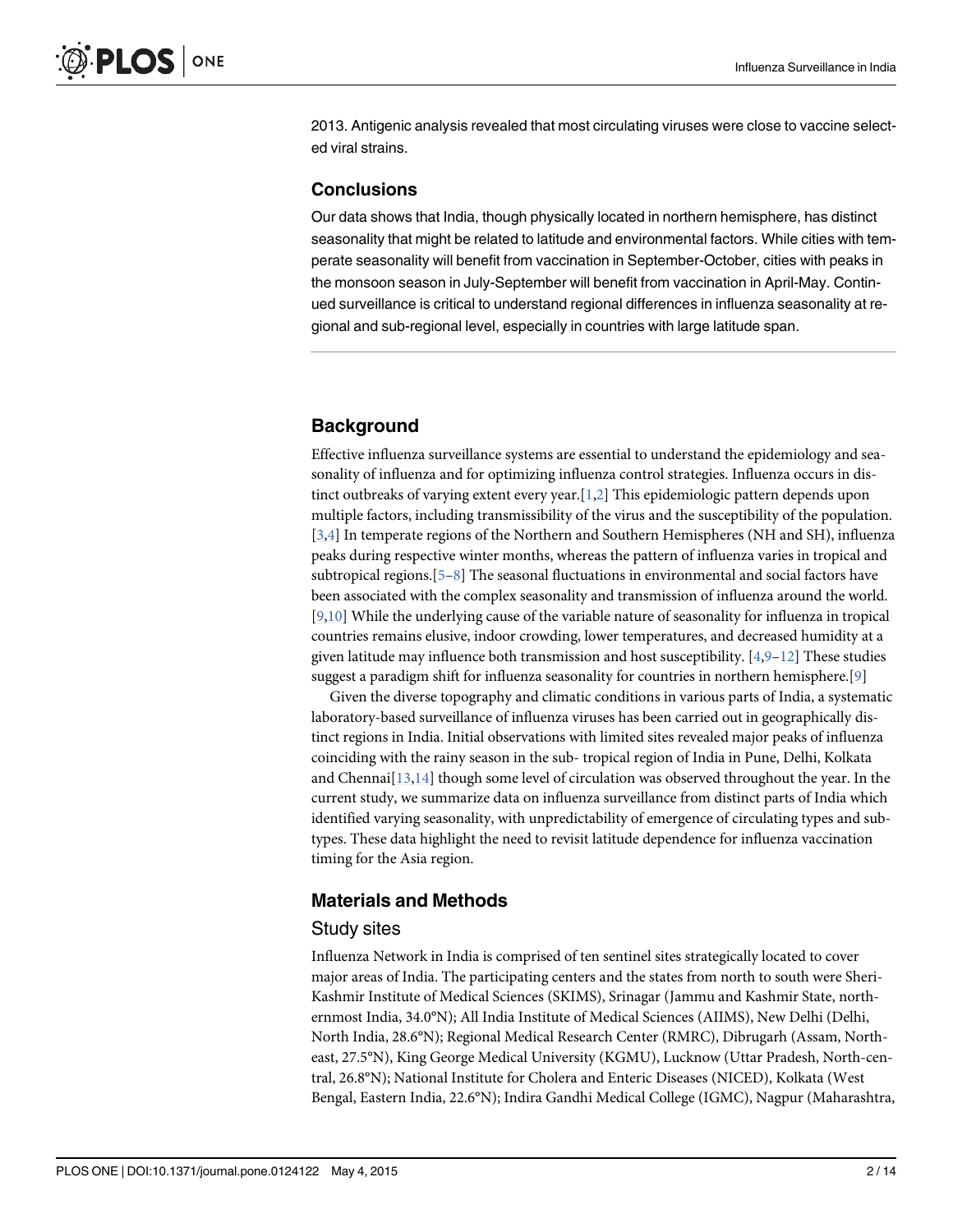Central India; 21.2°N); National Institute of Virology(NIV), Pune (Maharashtra, Western India, 18.5°N); Christian Medical College and Hospitals (CMCH), King Institute of Preventive Medicine (KIPM), Chennai (Tamil Nadu, South India, 13.1°N); Vellore (Tamil Nadu, South, 12.9°N) and National Institute of Virology, Alappuzha (Kerala, southern-most India, 9.5°N). Surveillance was carried out mostly among patients presenting to outpatient departments (OPD) with influenza like illness (ILI) and few sites for severe acute respiratory illness (SARI) surveillance in hospitalized patients. NIV, Pune was the referral center for the entire study. [13] Each center was required to randomly collect 5–10 specimens per week throughout the study period.

## Case Definition of ILI and SARI

A person presenting with sudden onset of fever >38° C or history of sudden onset of fever in the recent past (less than three days), and cough or sore throat or rhinorrhea.[15] SARI was defined as an ILI case with breathlessness or difficulty in breathing/tachypnea or clinically suspected pneumonia (in children) with increased respiratory rates as per Integrated Management of Childhood Illness.

## Laboratory Diagnosis

Combined throat and nasal swabs were collected in viral transport media and transported to the virology laboratory on ice within 4 hours of collection.[13,15] All samples were tested by real- time RT-PCR for the detection of influenza viruses using the Centers for Disease Control and Prevention protocol.[15] All seasonal influenza A positive samples were further sub-typed for A/H1 and A/H3.[15] A confirmed case was defined as a patient meeting the ILI/SARI case definition and positive for influenza by RT-PCR.

## Sequencing and Phylogenetic Analysis

Haemagglutinin 1 (HA-1)and NA genes were sequenced and amplicons were purified using PCR purification kits (Qiagen). The sequencing was done on ABI 3730 DNA analyzer and pair wise sequence alignment and Neighbour-joining (N-J) tree was generated using pair-wise gap deletion, maximum composite likelihood using Tamura-Nei nucleotide model in MEGA version 4.[16] All sequences were compared with published cognate sequences of corresponding genes from global data base, including those from India.[14,17]

## Statistical Analysis

Data on laboratory-confirmed influenza for each centre were entered in MS Excel (Microsoft, Redmond, United States of America) and PASW Statistics 18 (SPSS Inc., Chicago, USA). Monthly influenza activity was calculated by adding the weekly number of specimens that tested positive during a given month. The monthly data were then plotted as the percentage of all positive specimens during the calendar year that corresponded to that month. Means and standard errors were calculated from the cumulative data for each centre over the period evaluated. Monthly average data on maximum and minimum temperatures, relative humidity and rainfall were collected from the Governmental Meteorological Departments by all centers. Monthly influenza activity was compared with meteorological variables for linear correlation by bivariate analysis and plotted against monthly meteorological data to study seasonal patterns.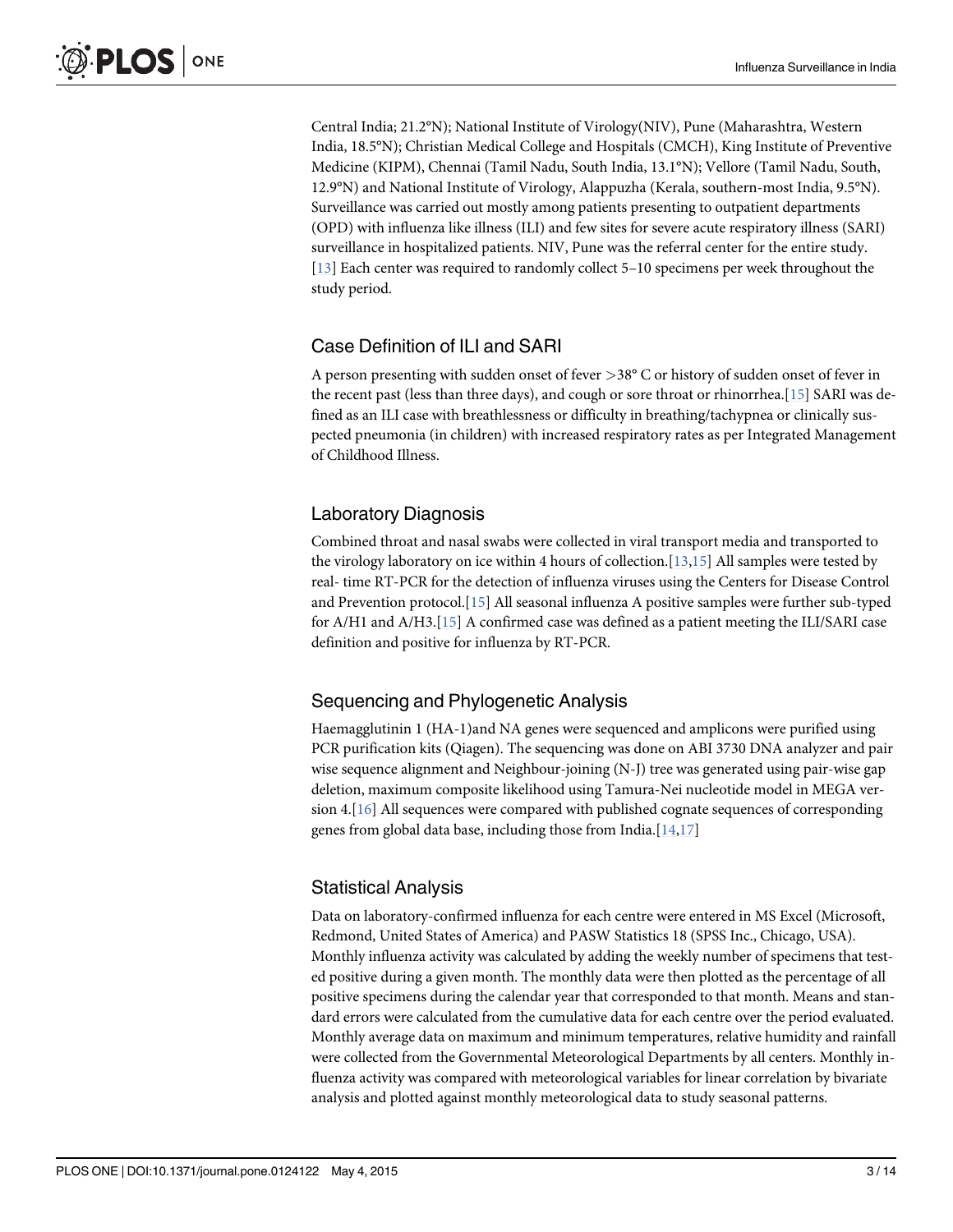## **Results**

#### Circulating Influenza strains in India

Due to the initiation of influenza surveillance at different years in the surveillance network, data was available for Delhi, Dibrugarh, Kolkata, Pune, Chennai, and Vellore from 2009–2013 and from Srinagar, Lucknow, Nagpur, and Alappuzha from 2011–2013. Of the total of 44127 specimens tested from the ten cities in India, 8371 (14.0%) were positive for influenza (Table 1), 69.0% of which were influenza type A and 31.0% influenza B. Of type A influenza, A/H1pdm09 accounted for 50.3% and A/H3 for 48.0%, with some circulation of seasonal H1 (1.7%) prior to the pandemic in 2009. City-specific data are summarized below.

Srinagar. 705 of 3920 specimens (18.0%) were positive for influenza viruses (Table 1). Analysis of monthly data over a three-year period showed influenza circulation primarily from December-April for most years ( $Fig 1A$ ), with discrete peaks in January-March ( $Fig 2A$ ). The predominant subtype was influenza A/H1N1pdm09 in 2011; whereas A/H3 and influenza B co-circulated during 2011–2013 (Fig 3).

Delhi. 809 of 5571 specimens (14.5%) were positive for influenza viruses (Table 1). Analysis of monthly data over a five period showed influenza circulation primarily from June-October for most years (Fig 1B), with discrete peaks in July-September during four of the study years (Fig 2B). The predominant subtype was influenza A/H1N1pdm09 in 2009, and 2010; A/ H3 in 2011 and 2013; and influenza B in 2012 (Fig 3).

| City, State                   |                            | 2009        | 2010         | 2011         | 2012         | 2013         | Total       |
|-------------------------------|----------------------------|-------------|--------------|--------------|--------------|--------------|-------------|
| Srinagar, Jammu & Kashmir     | Sample Tested              | <b>NA</b>   | <b>NA</b>    | 771          | 1414         | 1735         | 3920        |
|                               | Influenza Positives        |             |              | 162 (21.2%)  | 238 (16.8%)  | 305 (17.6%)  | 705 (18.0%) |
| Delhi,                        | <b>Sample Tested</b>       | 1053        | 663          | 1006         | 1511         | 1338         | 5571        |
|                               | <b>Influenza Positives</b> | 311 (29.5%) | 103 (15.5%)  | 76 (7.6%)    | 145 (9.6%)   | 174 (13.0%)  | 809 (14.5%) |
| Dibrugarh, Assam              | Sample Tested              | 642         | 731          | 599          | 695          | 242          | 2909        |
|                               | <b>Influenza Positives</b> | 111 (17.3%) | 89 (12.2%)   | 74 (12.4%)   | 156 (22.4%)  | 34 (14.0%)   | 464 (16.0%) |
| <b>Lucknow, Uttar Pradesh</b> | Sample Tested              | <b>NA</b>   | <b>NA</b>    | 951          | 1776         | 1257         | 3984        |
|                               | Influenza Positives        |             |              | 94 (9.9%)    | 340 (19.1%)  | $118(9.4\%)$ | 552 (13.9%) |
| Kolkata, West Bengal          | Sample Tested              | 455         | 896          | 1038         | 2211         | 962          | 5562        |
|                               | Influenza Positives        | 72 (15.8%)  | 181 (20.2%)  | 242 (23.3%)  | 206 (9.3%)   | 63 (6.5%)    | 764 (13.7%) |
| Nagpur, Maharashtra           | Sample Tested              | <b>NA</b>   | <b>NA</b>    | 590          | 917          | 1172         | 2679        |
|                               | Influenza Positives        |             |              | $29(4.9\%)*$ | 99 (10.8%)   | 165 (14.1%)  | 293 (10.9%) |
| Pune, Maharashtra             | Sample Tested              | 1746        | 1298         | 853          | 1029         | 962          | 5888        |
|                               | <b>Influenza Positives</b> | 391 (22.4%) | 279 (21.5%)  | 142 (16.6%)  | 95 (9.2%)    | 85 (8.8%)    | 992 (16.8%) |
| Chennai, Tamil Nadu           | Sample Tested              | 18821**     | 7811**       | 1523         | 1291         | 751          | 5959        |
|                               | Influenza Positives        | 1718 (9.1%) | 667 (8.5%)   | 208 (13.7%)  | $104(8.1\%)$ | 55 (7.3%)    | 560 (9.4%)  |
| <b>Vellore, Tamil Nadu</b>    | Sample Tested              | 482         | 399          | 543          | 1021         | 587          | 3032        |
|                               | <b>Influenza Positives</b> | 92 (19.1%)  | 72 (18%)     | 80 (14.7%)   | 163 (16%)    | 127 (21.6%)  | 534 (17.6%) |
| Alappuzha, Kerala             | Sample Tested              |             |              | 824          | 2457         | 1342         | 4623        |
|                               | <b>Influenza Positives</b> | <b>NA</b>   | <b>NA</b>    | 154 (18.4%)  | 215(8.8%)    | 137 (10.2%)  | 506 (10.9%) |
| <b>All Centers Total</b>      | <b>Sample Tested</b>       | 23199       | 11798        | 8698         | 14322        | 10348        | 44127       |
|                               | <b>Influenza Positives</b> | 2695(11.6%) | 1391 (11.8%) | 1261 (14.5%) | 1761 (12.3%) | 1263 (12.2%) | 8371 (14%)  |

#### Table 1. Influenza positivity from 10 sentinel surveillance sites in India.

\* Influenza was detected by isolation in MDCK cells.

\*\* A total of 24231 specimens were tested only for influenza A during 2009–2010 due to pandemic surge in testing capacity.

doi:10.1371/journal.pone.0124122.t001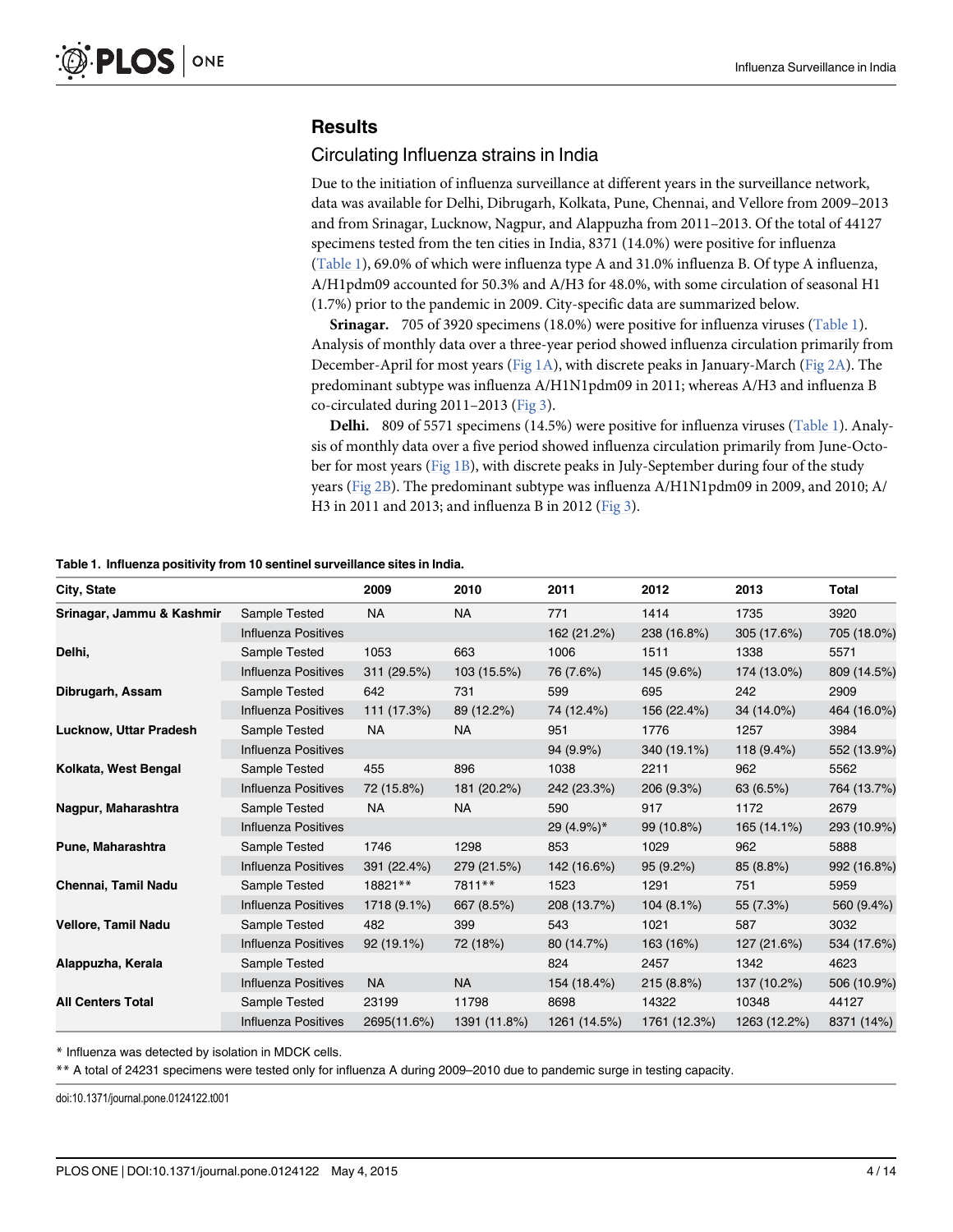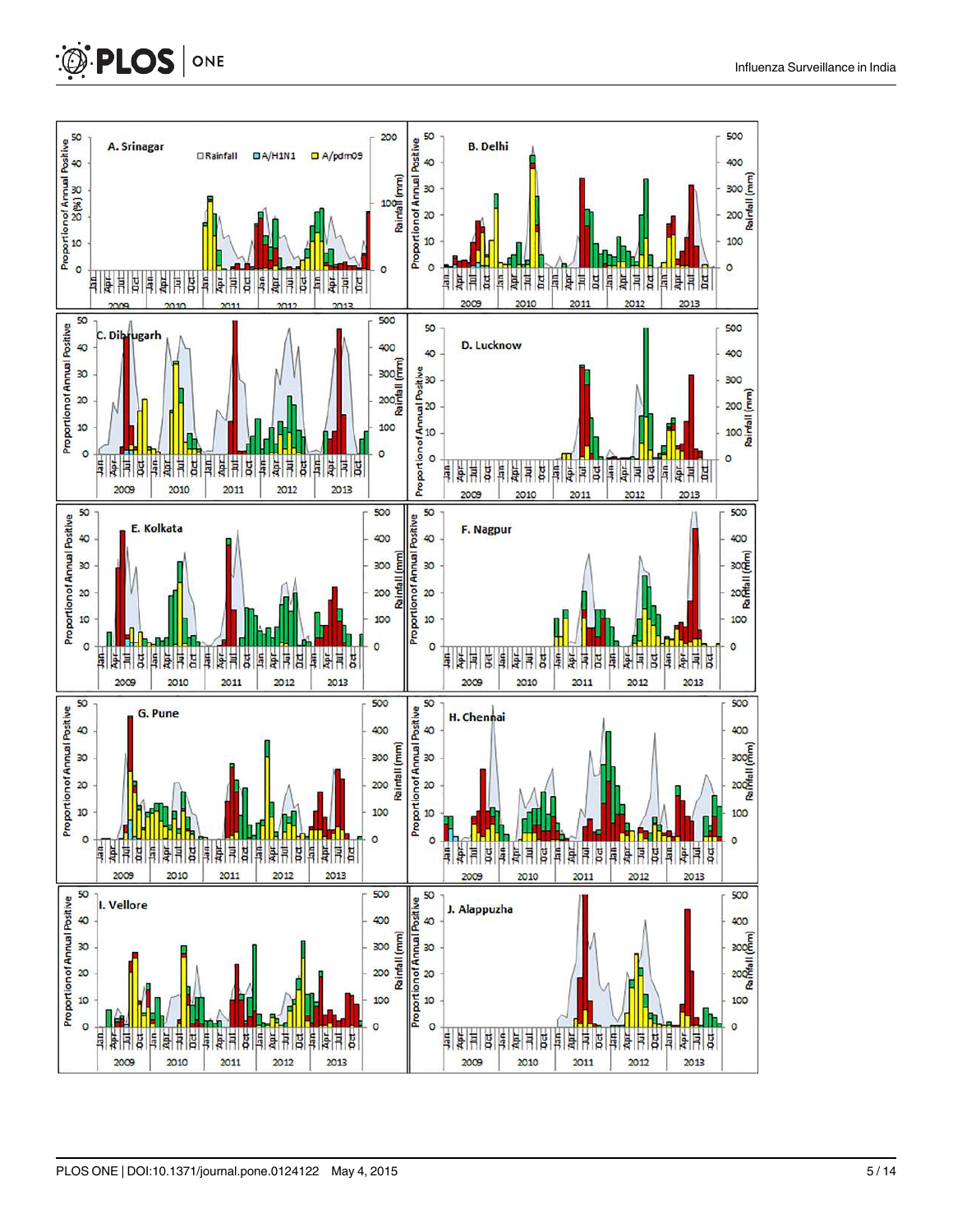

Fig 1. Monthly trends and seasonality of circulating influenza viruses in India, 2009–2013. Data is shown for Srinagar (A), Delhi (B), Dibrugarh (C), Lucknow (D),Kolkata (E), Nagpur (F), Pune (G), Chennai (H), Vellore (I), and Alappuzha (J). The left axis shows the proportion positive for influenza A/H1N1 (blue), A/H1N1pdm09 (yellow), A/H3N2 (red) and influenza B (green). The total number of influenza positives in a year were considered as 100%, and the percent positivity for each month was calculated for each year. Rainfall is shown in the background.

doi:10.1371/journal.pone.0124122.g001

Dibrugarh. 464 of 2909 specimens (16%) were positive for influenza viruses (Table 1). Analysis of monthly data over a five period showed influenza circulation primarily from May-August for most years (Fig  $1C$ ), with discrete peaks in June-July over four of the study years (Fig 2C). The predominant subtype was influenza A/H1N1pdm09 in 2009, and 2010; A/H3 in 2011 and 2013; and influenza B in 2012 (Fig 3).

Lucknow. 552 of 3984 specimens (13.9%) were positive for influenza viruses (Table 1). Analysis of monthly data over a three-year period showed influenza circulation primarily from July-October for most years (Fig 1E), with discrete peaks in August-September over three years study period (Fig 2E). The predominant subtype was influenza  $A/H3$  in 2011 and 2013; and influenza B in 2012 (Fig 3).

Kolkata. 764 of 5562 specimens (13.7%) were positive for influenza viruses (Table 1). Analysis of monthly data over a five period showed influenza circulation primarily from May-August for most years ( $Fig 1D$ ), with discrete peaks in June-July over four of the study year (Fig 2D). Surprisingly, influenza A/H1N1pdm09 was not the major circulating subtype; the predominant subtype was influenza A/H3 in 2009, 2011 and 2013; and influenza B in 2010 and 2012 (Fig 3).

Nagpur. 293 of 2679 specimens (10.9%) were positive for influenza viruses (Table 1). Analysis of monthly data over a three-year period showed influenza circulation primarily from July-November for most years (Fig 1F), with discrete peaks in July-September (Fig 2F). The predominant subtype was influenza A/H3 in 2013; and influenza B in 2012 and 2012 (Fig 3).

Pune. 992 of 5888 specimens (16.8%) were positive for influenza viruses (Table 1). Analysis of monthly data over a five period showed influenza circulation primarily from June-October for most years (Fig 1G), with discrete peaks in July-September over four years (2009–2010 data excluded) study period ( $Fig 2G$ ). The predominant subtype was influenza A/H1N1pdm09 in 2009, 2010 and 2012; A/H3 in 2011 and 2013 (Fig 3).

Chennai. 560 of 5959 specimens (9.4%) were positive for influenza viruses (Table 1). Analysis of monthly data showed influenza circulation primarily from September to November for most years (Fig 1H), with discrete peaks in September to December over three years (2009– 2010 data excluded) ( $Fig 2H$ ). The predominant subtype was influenza  $A/H1N1pdm09$  in 2009 and 2010; A/H3 in 2011 and 2013; and influenza B in 2012 (Fig 3).

Vellore. 376 of 3133 specimens (14.3%) were positive for influenza viruses (Table 1). Analysis of monthly data showed influenza circulation primarily from September-November for most years (Fig 1I), with discrete peaks in August to December (2009–2010 data excluded) study period (Fig 2I). The predominant subtype was influenza A/H1N1pdm09 in 2009, 2010 and 2012; A/H3 in 2011 and 2013; and influenza B in 201 2 (Fig 3).

Alappuzha, Kerala. 506 of 4623 specimens (10.9%) were positive for influenza viruses (Table 1). Analysis of monthly data showed influenza circulation primarily from May-August for most years ( $Fig 1$ ), with discrete peaks in June-July ( $Fig 2$ ]). The predominant subtype was influenza A/H1N1pdm09 in 2012; and A/H3 in 2011 and 2013 (Fig 3).

#### Influenza seasonality and vaccination timing

Three major patterns of influenza circulation can be seen  $(Fig 2)$ : peak influenza circulation during winter in Srinagar (January-April), peak influenza activity from June-October in Delhi,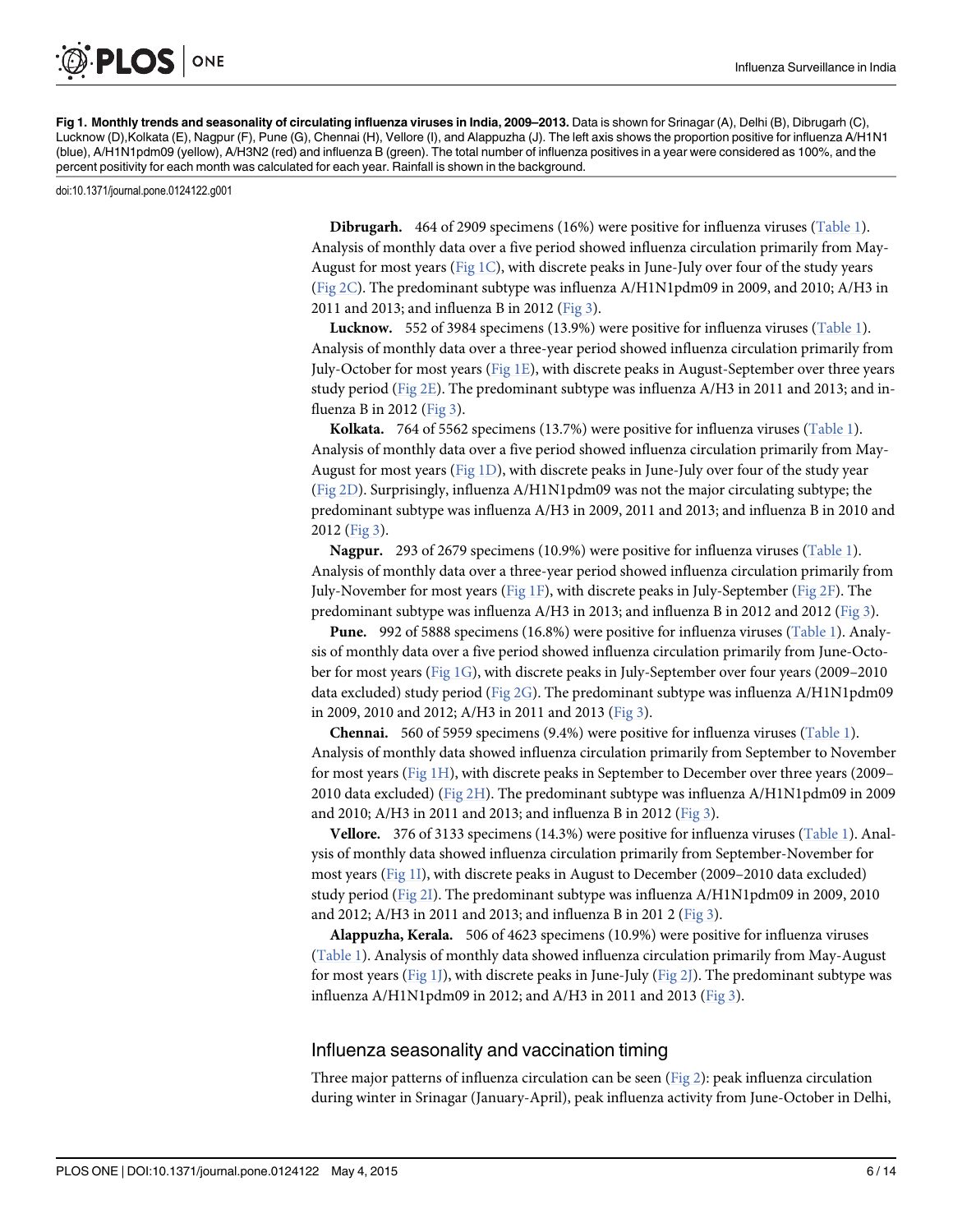



Fig 2. The proportion of influenza virus positivity by year (2009–2013) in India. Cumulative data on monthly distribution of influenza viruses by city was calculated (data shown is Mean± 1 SE). For this analysis, data from 2009–2010 was excluded due to the pandemic which did not follow the usual seasonality pattern. Arrow indicates proposed vaccination timing during September-October (red arrow) or April-May (yellow arrow). The latitude for the capital city of each country is shown on the top of each panel.

doi:10.1371/journal.pone.0124122.g002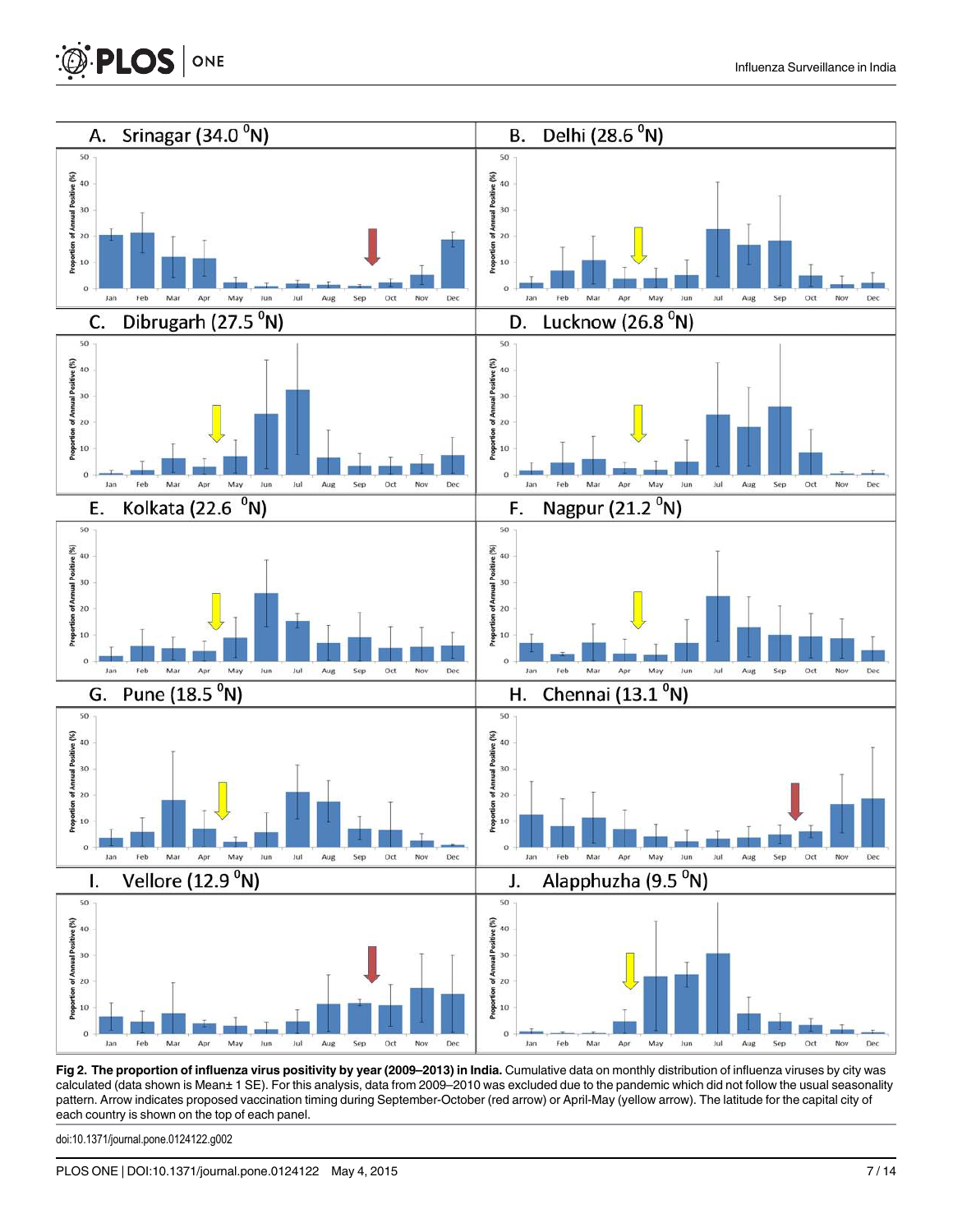

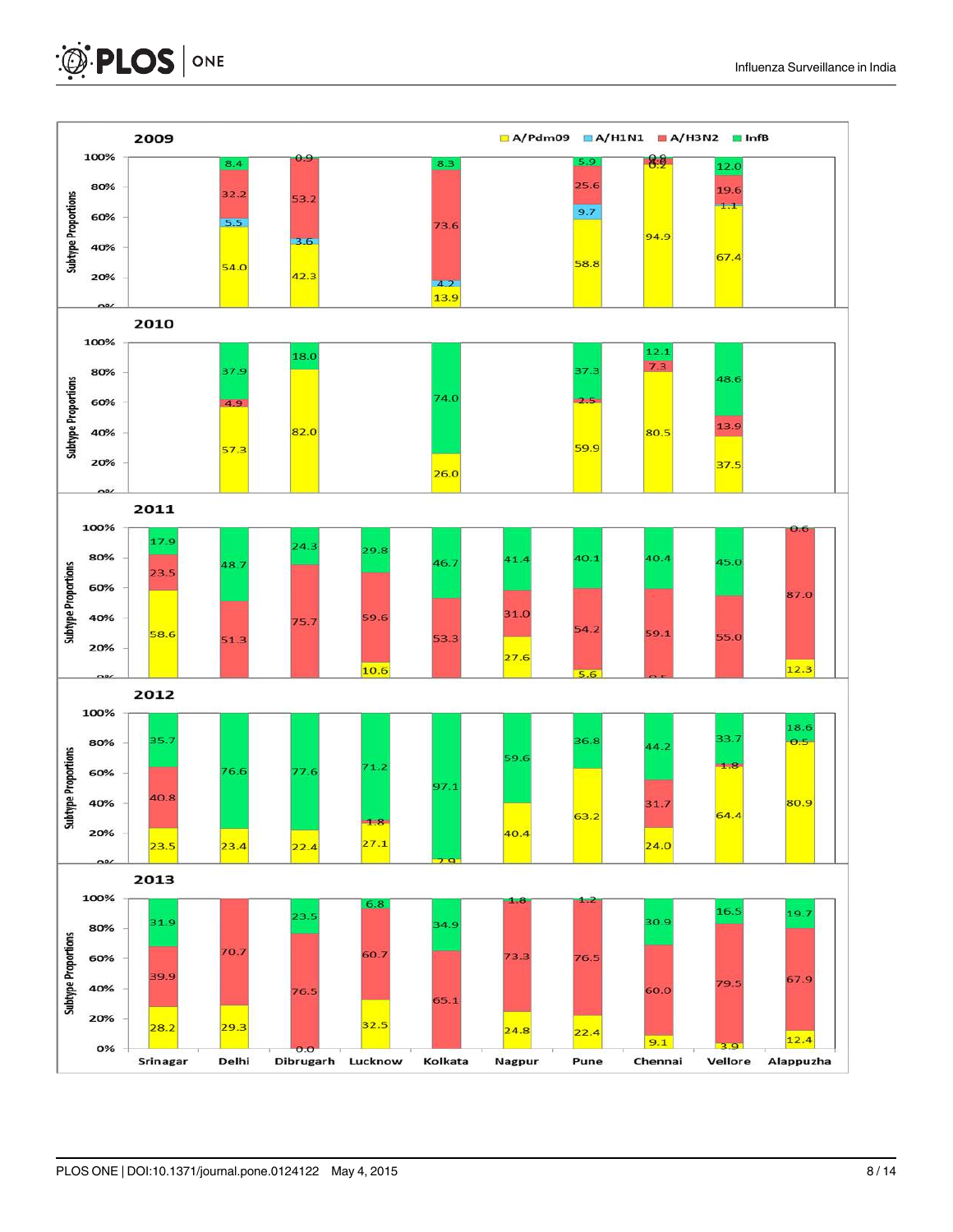

Fig 3. Influenza virus type and subtype distribution by year and city. The overall % positivity of types and subtypes is shown for each city. The left axis shows the percent monthly distribution of seasonal influenza A/H1 (blue); A/H3 (red), influenza B (green) and pandemic A/H1N1pdm09 (yellow) from 2009 to 2013.

doi:10.1371/journal.pone.0124122.g003

Dibrugarh, Lucknow, Kolkata, Nagpur, Pune, and Alappuzha, with minor peaks during winter time and a late monsoon related peaks in Chennai and Vellore from September to December. Cumulative analysis over the years revealed that >86% of influenza positive cases occurred during December-May for Srinagar. Further, >60% of influenza cases were observed in June-November for most other cities with the exception of Chennai and Vellore (Table 2);they had their highest influenza circulation during November-December, associated with the late monsoon. Influenza seasonality reveals a very complex pattern at the sub-regional level as shown in Fig 4.

## Circulating influenza types and subtypes

In addition to seasonal variation, circulating types and subtypes also showed variation across cities in a given year ( $Fig 3$ ). Influenza A/H3 predominated prior to emergence of pandemicH1N1pdm09 in May-June in most cities in India. Influenza A/H1N1pdm09 and influenza B viruses were the predominant strains in 2010, and A/H3 and influenza B co-circulated in 2011; however, their proportion varied from city to city. In 2012, influenza B was the dominant strain with some circulation of A/H1N1 pdm09. In 2013, H3 emerged as the dominant strain with co-circulation of A/H1N1pdm09. Of note, the predominant circulating strains in the Delhi area during the monsoon season (June-August) were usually the dominant strain in Srinagar the following winter. The antigenic and genetic analysis of circulating strains did not reveal any significant change between cities  $(S1$  and  $S2$  Tables,  $S1$  Fig)

#### Influenza seasonality and Latitude differences

Geographically, India falls in the tropical region between the equator and Tropic of Cancer (23.4°N) and the subtropical region with latitude less than 40°N. We examined the relationship between influenza positivity and the latitudes of the capital city of each state. Srinagar at the latitude of 34°N had an influenza peak in the winter, whereas most of the cities a latitude  $\langle 30^\circ N$ had influenza peaks during summer monsoon months (July- September), with Chennai and

|  | Table 2. Relationship between geographic location, influenza seasonality, and proposed vaccination timing. |  |  |  |  |
|--|------------------------------------------------------------------------------------------------------------|--|--|--|--|
|--|------------------------------------------------------------------------------------------------------------|--|--|--|--|

| City, State                 | Latitude      | <b>Peak Seasonality</b> | Proportion of Influenza Positive (%) | <b>Proposed Vaccination</b> |         |  |
|-----------------------------|---------------|-------------------------|--------------------------------------|-----------------------------|---------|--|
|                             |               |                         | June-November                        | December-May                |         |  |
| Srinagar, Jammu and Kashmir | $34^\circ$ 0  | Dec-Feb                 | 13.3                                 | 86.7                        | Sep-Oct |  |
| Delhi                       | $28^\circ 6$  | Jul-Sep                 | 69.7                                 | 30.3                        | Apr-May |  |
| Dibrugarh, Assam            | 27°5          | Jun-Jul                 | 73.4                                 | 26.6                        | Apr-May |  |
| Lucknow. Uttar Pradesh      | $26^\circ 8$  | Jul-Sep                 | 81.6                                 | 18.4                        | Apr-May |  |
| Kolkata, West Bengal        | $22^{\circ}6$ | Jun-Jul                 | 68.2                                 | 31.8                        | Apr-May |  |
| Nagpur, Maharashtra         | 21°2          | Jul-Aug                 | 73.3                                 | 26.7                        | Apr-May |  |
| Pune, Maharashtra           | 18°5          | Jul-Aug                 | 61.2                                 | 38.8                        | Apr-May |  |
| Alappuzha, Kerala           | 9°5           | May-Jul                 | 70.9                                 | 29.1                        | Apr-May |  |
| Chennai, Tamil Nadu         | 13°1          | Nov-Dec                 | 37.7                                 | 62.3                        | Sep-Oct |  |
| Vellore, Tamil Nadu         | 12°9          | Nov-Dec                 | 58.4                                 | 41.6                        | Sep-Oct |  |

doi:10.1371/journal.pone.0124122.t002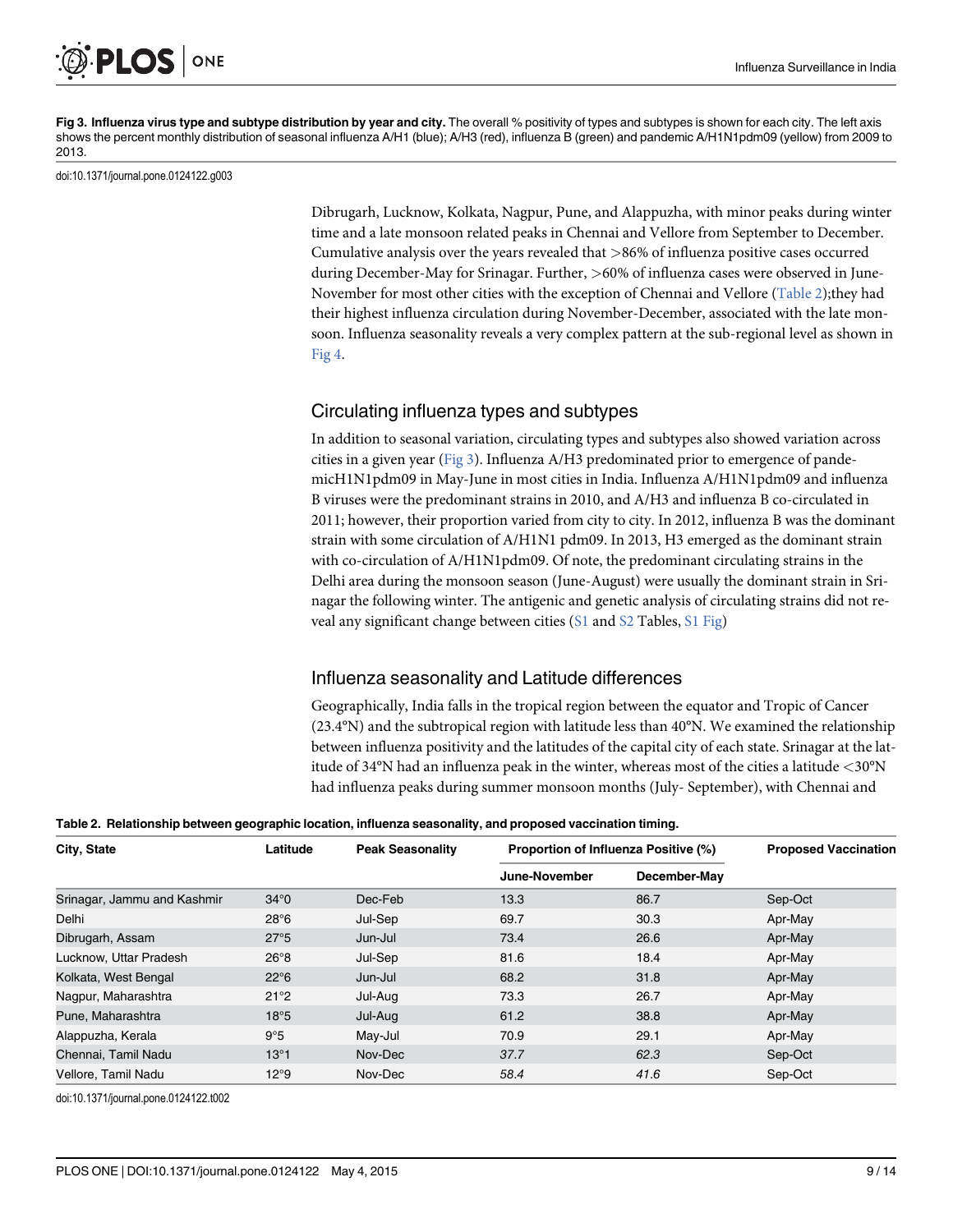

Fig 4. Peak influenza circulation based on seasons in India. Flags show names of the city, and peaks months of influenza circulation. India map is color coded for states with proposed vaccination timing with blue color for April-May and green color used for September-October.

doi:10.1371/journal.pone.0124122.g004

O PLOS ONE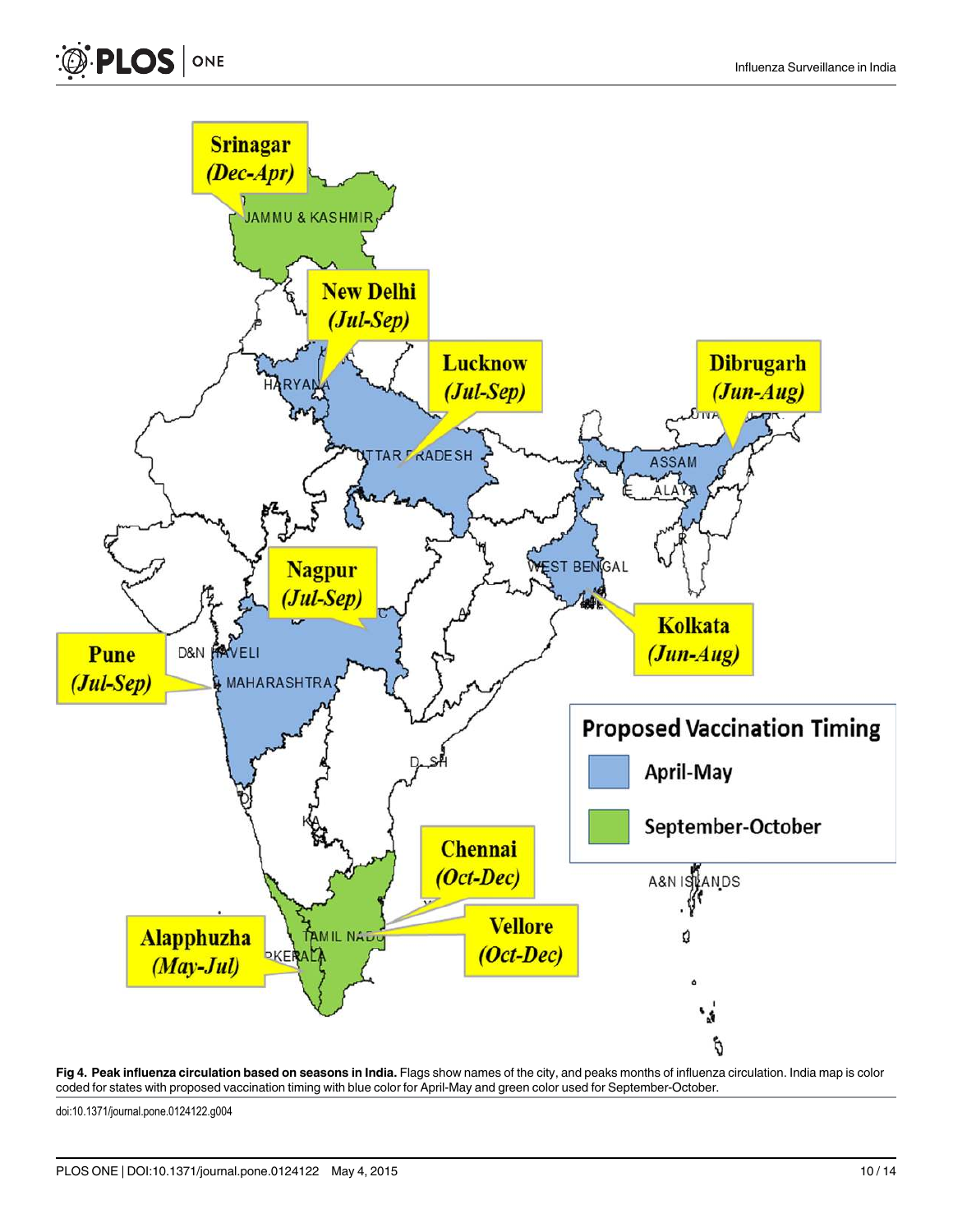Vellore located at the south-west location have peaks in November-December (Table 2). Rainfall correlated with influenza peaks in all cities except Srinagar  $(P<0.05$ ; data not shown)

## **Discussion**

Influenza epidemics in India show seasonal variations at sub-regional levels. We identified three discrete patterns: cities with temperate seasonality with peaks in December-March (Srinagar); cities with an influenza peak in July-October (Delhi, Dibrugarh, Lucknow, Kolkata, Pune, and Alappuzha) with additional winter peaks (Delhi, Nagpur, Pune); and those with late monsoon weather (Chennai and Vellore) with peaks during November-December. The seasonality of influenza in India appears to depend on geographic location (latitude) in addition to rainfall and possibly other environmental factors such as humidity. These findings highlight the need for expanded surveillance to understand complexity of influenza seasonality in a diverse country with varied climatic factors and topography.

In the current study, Delhi, Dibrugarh, Lucknow, Kolkata, Nagpur, Pune, and Alappuzha, have influenza peaks that coincide with rainy season during July-September, Chennai and Vellore have peaks coinciding with late monsoon, whereas Srinagar region influenza peaks coincides with cold temperature and low dew points. Several direct and/or indirect environmental factors are thought to drive the seasonality of influenza; including indoor crowding during cold and wet seasons, increased virus survival in cold and dry conditions, decreased immunity of the host, perhaps mediated by a decrease in Vitamin D synthesis from lack of sunlight during winter months.  $[1,2,18,19]$  While cold temperatures, low indoor humidity and minimal solar radiation have been associated with a higher activity of influenza in temperate regions, a link between increased influenza activity and high humidity in the rainy season in several tropical populations has also been reported.[19] The peak of influenza during winter in Srinagar is similar to influenza circulation observed for most countries in Europe and United States in northern hemisphere. [3] The data presented here corroborate recent findings, where pattern of influenza peaks appear different in tropical and subtropical areas, with annual peaks in some countries and year round circulation in others.[5–9] In addition to climatic drivers of influenza seasonality, geographic factors play a role in influenza seasonality. In the current study, we observed winter peaks of influenza circulation in Srinagar (30°N), whereas those below approximately 30°N latitude have seasonality coinciding with monsoon. A recent study from China revealed three different patterns, with north China having influenza peaks during winter months, whereas south China with peaks in July-September and cities around 30°N latitude with semi-annual peaks.<sup>[18]</sup> Further, recent published data from south and south-east countries also revealed a geographic influence on influenza seasonality, with countries in the tropical Asian belt (Bangladesh, Cambodia, Laos PDR, the Philippines, Thailand, and Viet Nam) having peak influenza activity during the monsoon months of July-September, whereas countries closer to the equator (Malaysia, Singapore, and Indonesia) had year round circulation.[9]Cumulatively, these data suggest that influenza circulation at the sub-regional level in subtropical regions of India and China at approximately  $\geq$ 30° latitude have seasonality similar to northern temperate seasonality, whereas that below <30° latitude, influenza circulation is primarily during seasonality in rainy season. Thus, despite being in northern hemisphere, three distinct seasonality could be identified at the sub-regional level in India. The unpredictably of circulating strains across cities or years was clearly evident as both influenza A and B viruses and their subtypes co-circulated throughout the surveillance period across all cities. Overall, seasonal influenza A/H1 viruses were replaced by influenza A/H1N1pdm09 viruses in 2009, which persisted through 2010 and recurred in 2012 and persisted through 2013. These patterns of pandemic H1N1 circulation are comparable to what has been observed globally.[20] Influenza A/H3N2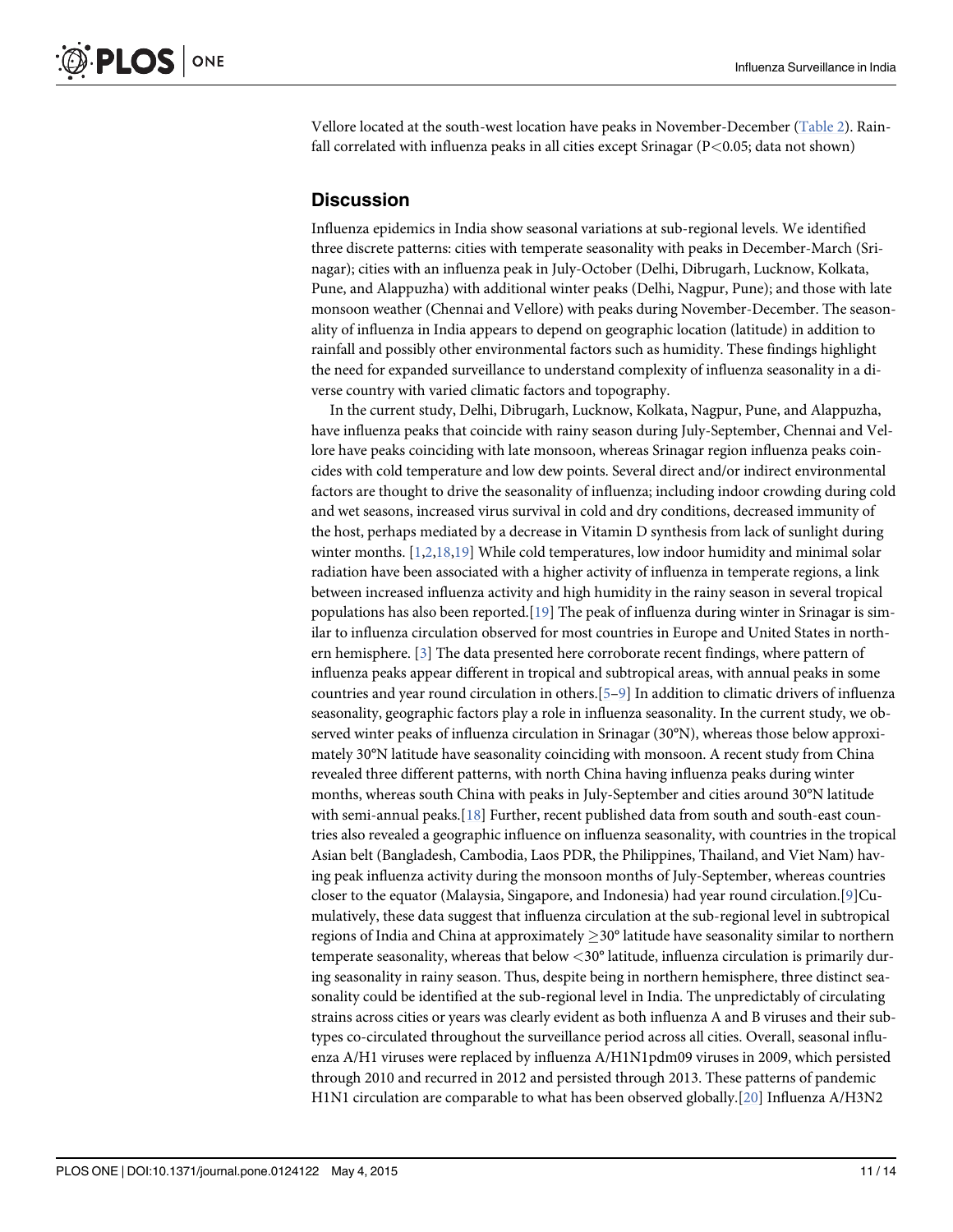virus was the predominant influenza A virus circulating in 2011 and 2013 in most cities. Our observation of rapid replacement of circulating influenza A/H1N1pdm09 virus in 2011 by influenza A/H3 virus has also been observed in other parts of the world.[21] Influenza B co-circulated through the study period in most cities to varying proportions; similar to what has been observed in other countries.[22] However, there was a surge in influenza B in 2012 coincident with circulation of the Yamagata lineage which led to selection of the Yamagata-like clade 2 virus in 2013–2014 northern hemisphere vaccine.[23]

The complex pattern of influenza circulation poses challenges for influenza vaccination timing. Thus Srinagar with winter temperate seasonality should consider vaccination in November-December, Chennai and Vellore at the south-eastern of India should consider vaccination in October-November, whereas rest of the country should consider vaccination in April-May (Table 2). Similar recommendations have recently been made for China.[18] Recent data from south and south-eastern countries in Asia also suggested that countries including Bangladesh, Cambodia, India, Laos PDR, Philippines, Thailand, and Vietnam should consider vaccination in May-June which precedes the seasonal epidemics in these countries using the most recent recommended vaccine.[9]

The current study has several limitations. First, the surveillance data collects a limited number of ILI cases every week in few clinics per site, which may not be representative of the whole city or state. However, consistent surveillance over several years provides a good overview of influenza peaks with circulating influenza types and subtypes. In fact, some of the states presented in the current study have population size equivalent to some countries, i.e. Uttar Pradesh in population size is equivalent to Brazil and Maharashtra is equivalent to Mexico. Additional surveillance sites from outpatient and inpatient hospitals are needed to better define the temporal and spatial distribution of circulating strains. While we are able to suggest a latitude gradient where temperate and tropical patterns for influenza peaks diverge, more robust data, especially from the northern part of India, are needed to define seasonality and latitude differences for influenza circulation patterns.

In summary, we show two main patterns of influenza circulation despite a wide range of environmental and latitudinal characteristics across India. We suggest that influenza vaccine policy in India should look closely at the circulation patterns in various states in India. These data suggest that cities above 30° latitude and those with late monsoon season (Chennai and Vellore) can continue winter vaccination strategies; however those below 30° should consider vaccination in May-June. In both cases the most recent WHO vaccine formulation should be used. These data should help policy makers to implement the strategy for choice of vaccine formulation and timing that is best suited for different regions of India.

#### Ethics Committee approval

The protocol was approved by the Ethics Committees for research on human subjects at the participating sites viz. National Institute of Virology, Pune; Sheri-Kashmir Institute of Medical Sciences, Srinagar, Jammu & Kashmir; All India Institute of Medical Sciences, New Delhi; National Institute of Cholera and Enteric Diseases, Kolkata; Regional Medical Research Centre, Dibrugarh; King Institute of Preventive Medicine & Research, Chennai; Christian Medical College, Vellore; Indira Gandhi Medical College, Nagpur; King George Medical University (KGMU), Lucknow; National Institute of Virology, Alappuzha before commencement of the surveillance. Written informed consent was obtained from all study participants before enrolment. US-CDC considers surveillance and detection activities for influenza as non-research.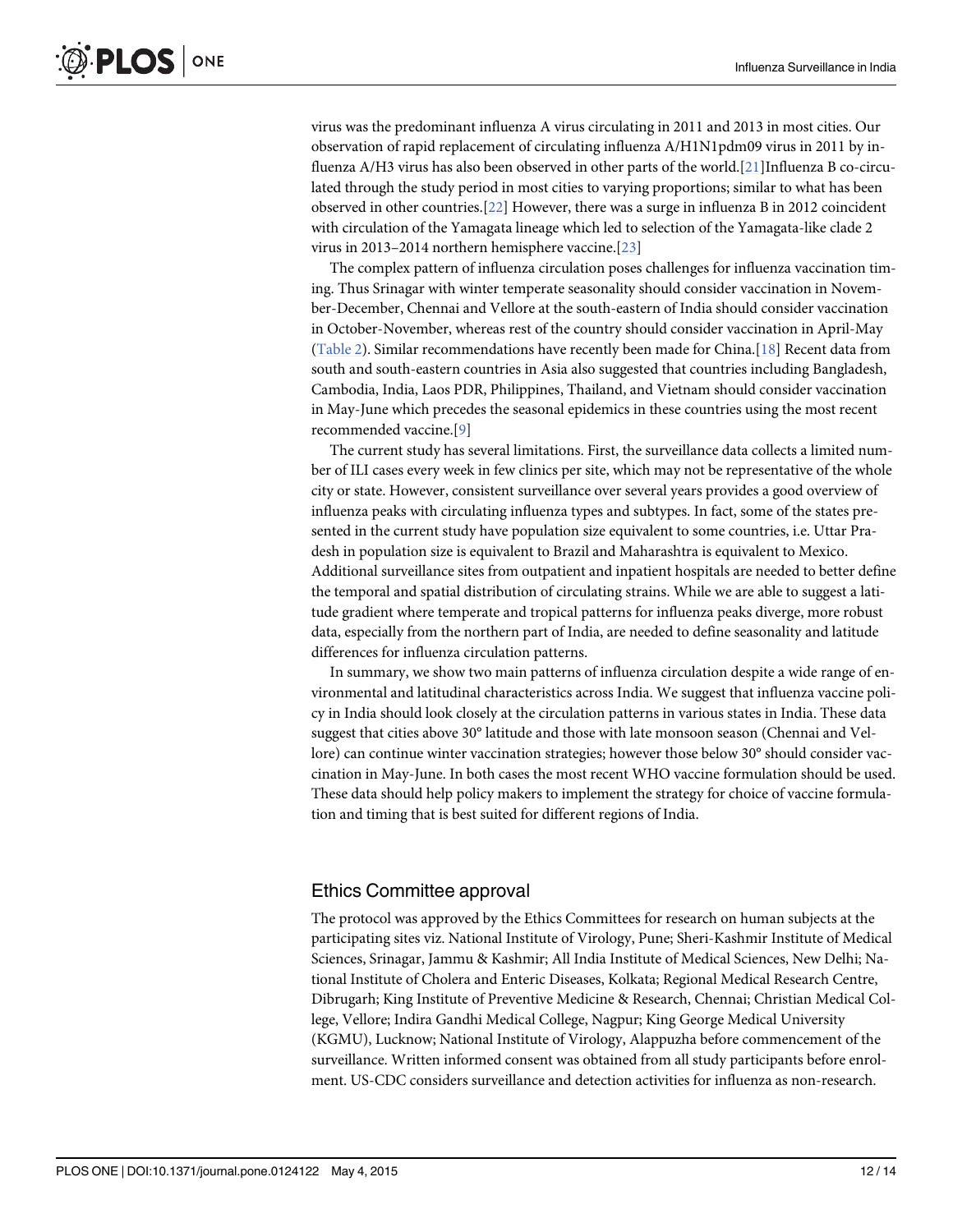## Supporting Information

S1 Table. Antigenic and Genetic similarities of A/H3N2 with vaccine selected strains. (DOCX)

S2 Table. Antigenic and Genetic similarities of influenza B with vaccine selected strains. (DOCX)

S1 Fig. Phylogenetic trees of virus isolates. A. Phylogenetic analysis of HA1 gene of seasonal A/H1N1 isolates. B. Phylogenetic Analysis of HA1 gene of A/H3N2 isolates. C. Phylogenetic Analysis of HA1 gene of A/H1N1pdm09 isolates. D. Phylogenetic Analysis of HA1 gene of Type B isolates. Taxon names are color coded- Black for 2009 isolates, Blue for 2009 isolates, Green for 2011 isolates, Dark Red for 2012 isolates, Pink for 2013 isolates. (PDF)

## Acknowledgments

Authors acknowledge contributions of the staff of Regional and Referral centers.

## Author Contributions

Conceived and designed the experiments: MSC VAP S. Saha PAK SB LD MCS DB PG AMA S. Shrikhande AJ BA RBL ACM. Performed the experiments: VAP SB LD PAK MCS DB PG AMA S. Shrikhande AJ BA. Analyzed the data: S. Saha RBL. Wrote the paper: MSC RBL. Provided genetic analysis: MSC VAP. Reviewed the draft: MSC VAP S. Saha PAK SB LD MCS DB PG AMA S. Shrikhande AJ BA RBL ACM.

#### References

- 1. Simonsen L. The global impact of influenza on morbidity and mortality. Vaccine. 1999; 17 Suppl 1:S3– 10. Epub 1999/09/02. PubMed PMID: 10471173.
- 2. Mathews JD, Chesson JM, McCaw JM, McVernon J. Understanding influenza transmission, immunity and pandemic threats. Influenza and other respiratory viruses. 2009; 3(4):143–9. Epub 2009/07/25. doi: 10.1111/j.1750-2659.2009.00089.x PubMed PMID: 19627371.
- 3. Azziz Baumgartner E, Dao CN, Nasreen S, Bhuiyan MU, Mah EMS, Al Mamun A, et al. Seasonality, timing, and climate drivers of influenza activity worldwide. The Journal of infectious diseases. 2012; 206(6):838–46. Epub 2012/07/26. doi: 10.1093/infdis/jis467 PubMed PMID: 22829641.
- 4. Tamerius J, Nelson MI, Zhou SZ, Viboud C, Miller MA, Alonso WJ. Global influenza seasonality: reconciling patterns across temperate and tropical regions. Environmental health perspectives. 2011; 119 (4):439–45. Epub 2010/11/26. doi: 10.1289/ehp.1002383 PubMed PMID: 21097384; PubMed Central PMCID: PMC3080923.
- 5. Park AW, Glass K. Dynamic patterns of avian and human influenza in east and southeast Asia. The Lancet infectious diseases. 2007; 7(8):543–8. Epub 2007/07/25. doi: 10.1016/S1473-3099(07)70186- X PubMed PMID: 17646027.
- 6. Moura FE. Influenza in the tropics. Current opinion in infectious diseases. 2010; 23(5):415–20. Epub 2010/07/21. doi: 10.1097/QCO.0b013e32833cc955 PubMed PMID: 20644472.
- 7. Members of the Western Pacific Region Global Influenza Surveillance and Response System. Epidemiological and virological characteristics of influenza in the Western Pacific Region of the World Health Organization, 2006–2010. PloS one. 2012; 7(5):e37568. Epub 2012/06/08. doi: 10.1371/journal.pone. 0037568 PubMed PMID: 22675427; PubMed Central PMCID: PMC3366627.
- 8. Finkelman BS, Viboud C, Koelle K, Ferrari MJ, Bharti N, Grenfell BT. Global patterns in seasonal activity of influenza A/H3N2, A/H1N1, and B from 1997 to 2005: viral coexistence and latitudinal gradients. PloS one. 2007; 2(12):e1296. Epub 2007/12/13. doi: 10.1371/journal.pone.0001296 PubMed PMID: 18074020; PubMed Central PMCID: PMC2117904.
- 9. Saha S, Chadha M, Al Mamun A, Rahman M, Sturm-Ramirez K, Chittaganpitch M, et al. Influenza seasonality and vaccination timing in tropical and subtropical areas of southern and south-eastern Asia.